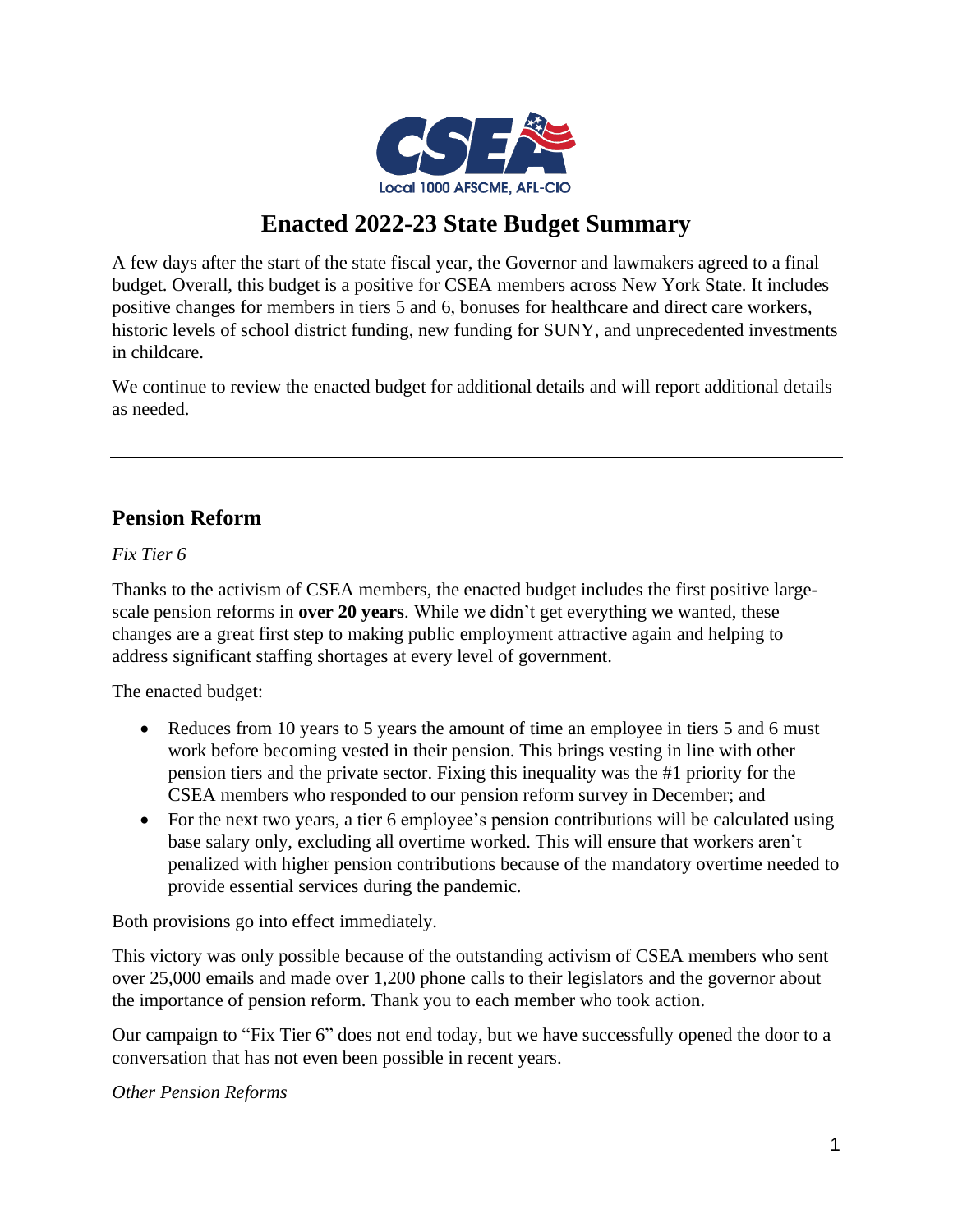• Allows former members of the military who were discharged for a qualifying condition, including PTSD, traumatic brain injury, and military sexual trauma, or for being LGBT, to buy back up to three years of pension credit for their military service. Previously, individuals in these categories were unable to buy back pension credit because they did not receive an honorable discharge. This legislation takes effect in April 2023.

# **Health Care Bonuses**

The enacted FY2023 state budget creates a healthcare and mental hygiene worker bonus program to recruit and retain existing employees. Eligible employees can earn up to a maximum of \$3,000 - \$1,500 for each 6-month vesting period - over a one-year period. Employees who work fewer hours will be eligible for a prorated bonus.

This summary explains all eligibility qualifications that are in law. However, we expect guidance to be issued on this issue in the future. We will follow-up with any new information in the future.

# *Bonus Eligible Titles*

Eligible employees include front line health care and mental hygiene practitioners, technicians, assistants, and aides that provide hands on health or care services to individuals. A detailed list that was included in the legislation can be found at the end of this document. The law gives deference given to the Department of Civil Service and agency heads to approve titles not listed.

#### *Bonus Eligible Employers*

An employee must be in an eligible title and work for:

- 1. OMH
- 2. OPWDD
- 3. OCFS
- 4. DOCCS
- 5. Not-for-profits licensed by any of these agencies,
- 6. All hospitals, including SUNYoperated facilities
- 7. Nursing Homes
- 8. Public schools
- 9. BOCES
- 10. Public health districts
- 11. Municipalities (county, city, town, village, or school district)
- 12. EMS
- 13. Homecare
- 14. Hospice

#### *Employee Status*

Eligibility is open to any employee, regardless of whether they work full-time, part-time, salaried, hourly, or temporary. However, an employee must have a base salary (excluding overtime) of less than \$125,000.

*Vesting Period*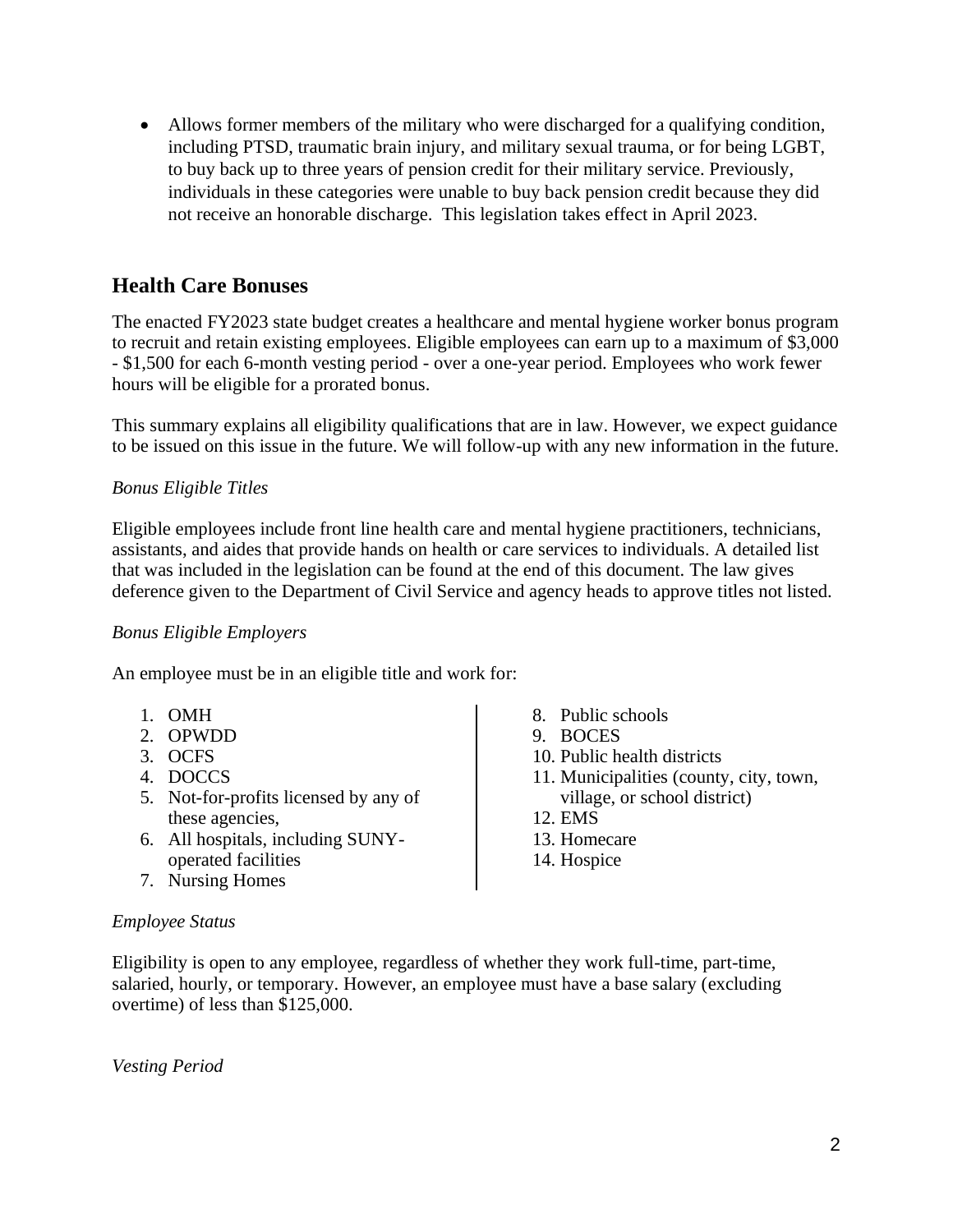To become eligible for this program, an eligible employee must meet the hours threshold listed in the next section during two separate 6-month periods. Vesting could begin on October 1, 2021 for existing employees. Employees who began working after that date will begin their vesting period upon date of hire. Employees hired in the future can earn this bonus if they take a eligible job as late as March 31, 2023.

#### *Required Hours*

Eligibility is based on the weekly average number of hours worked during the vesting periods. The use of accruals or other leave, including but not limited to sick, vacation, or time used under the family medical leave act, will be credited towards the average number of hours worked per week during the vesting period.

| <b>State Employees Hours Worked</b> | <b>Non-State Employees Hours Worked</b> | <b>Bonus Payment</b> |
|-------------------------------------|-----------------------------------------|----------------------|
| (weekly avg.)                       | (weekly avg.)                           |                      |
| $20-29$                             | $20-29$                                 | \$500                |
| $30-37.4$                           | $30 - 34$                               | \$1,000              |
| 37.5 and more                       | 35 and more                             | \$1,500              |

#### *Eligibility Process*

Employers will identify eligible employees from payroll records and apply for this funding on behalf of an employee. They will then remit payment to the employee. Employers must pay this bonus within 30 days of receiving the money from the state.

#### *Other Items*

Payments made under this program are not subject to state or local government income taxes (for example New York City). In addition, these funds do not count as income when calculating a person's eligibility for social service programs.

We expect additional guidance to be issued from the State regarding this program. We will issue updates as needed going forward.

# **Civil Service Reform**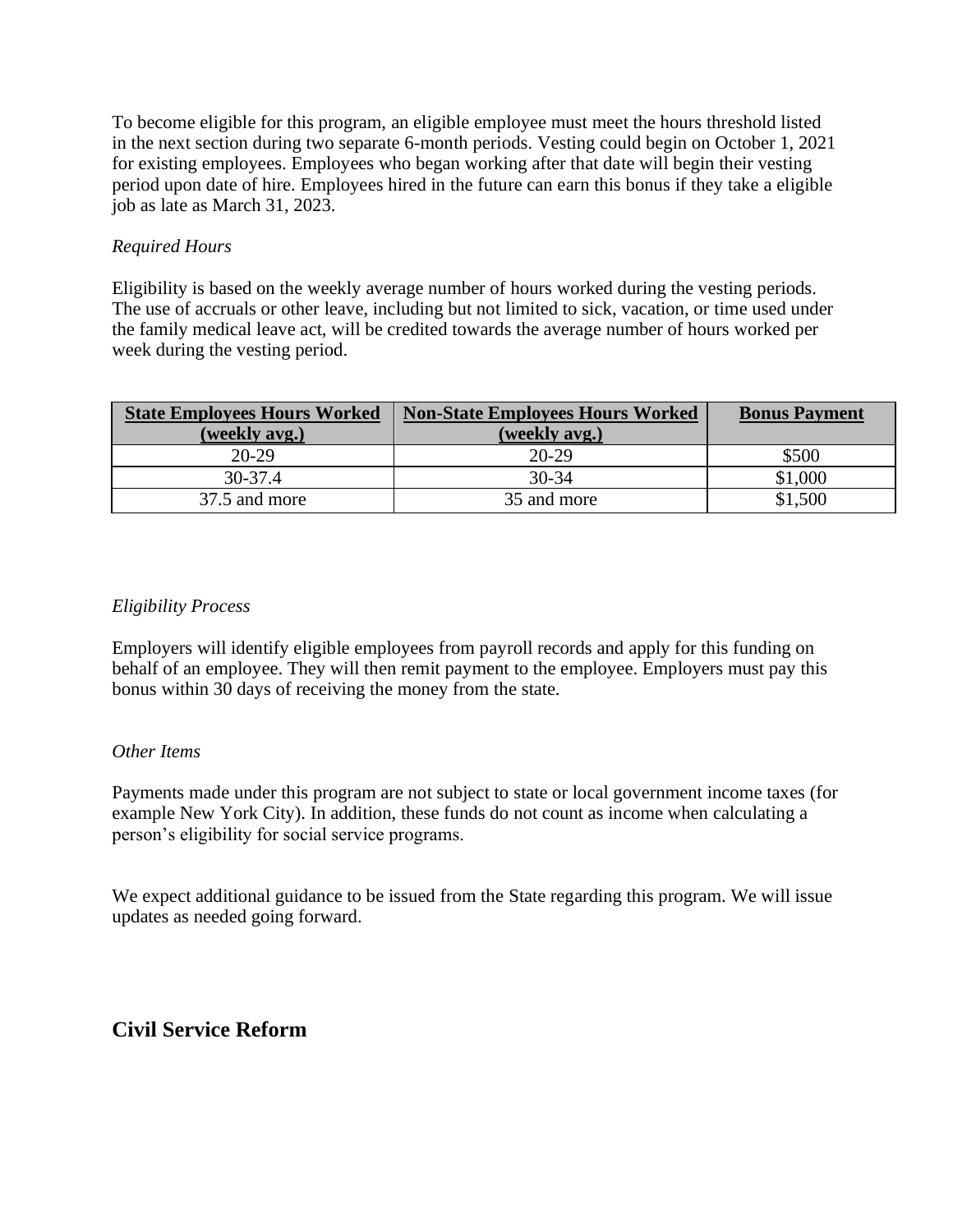The Governor proposed several changes to the state civil service system, but the final budget only accepted one proposal that allows the department to authorize a shift differential payment in more situations. CSEA supported this proposal.

Proposals not included in the enacted budget include:

- o Increased use of continuous recruitment examinations
- o Allowing non-competitive and labor class employees to take promotional examinations without having to also have an open-competitive examination at the same time
- o Allow 55-b and 55-c employees to transfer into competitive class positions without taking an examination

# **State Agencies / Authorities**

### *Proposed Transfers*

- The budget does not include the proposed transfer of oversight for the healthcare professions from the Office of Professions within the Education Department to the Department of Health. CSEA opposed this proposal because of the lack of details around its impact on the workforce.
- The budget also does not include the transfer of oversight of the National School Lunch Program from the Education Department to the Department of Agriculture and Markets.

# *Office of Mental Health (OMH)*

• Restores \$10 million in funding to better staff OMH facilities and provide additional bed capacity.

# *Higher Education*

*State University of New York*

The enacted budget provides:

- \$500 million in new SUNY and CUNY operating funding.
- \$60 million for strategic investments in State-operated campuses, statutory and contract colleges, SUNY hospitals, and community colleges.
- Funding to close the "TAP Gap" this year. The state had been scheduled to pay only 33% of the gap this year, phasing up to \$100% in FY25.
- \$68 million for debt service for the SUNY hospitals.
- \$150 million in capital funding for the SUNY hospitals for costs incurred prior to April 1, 2022.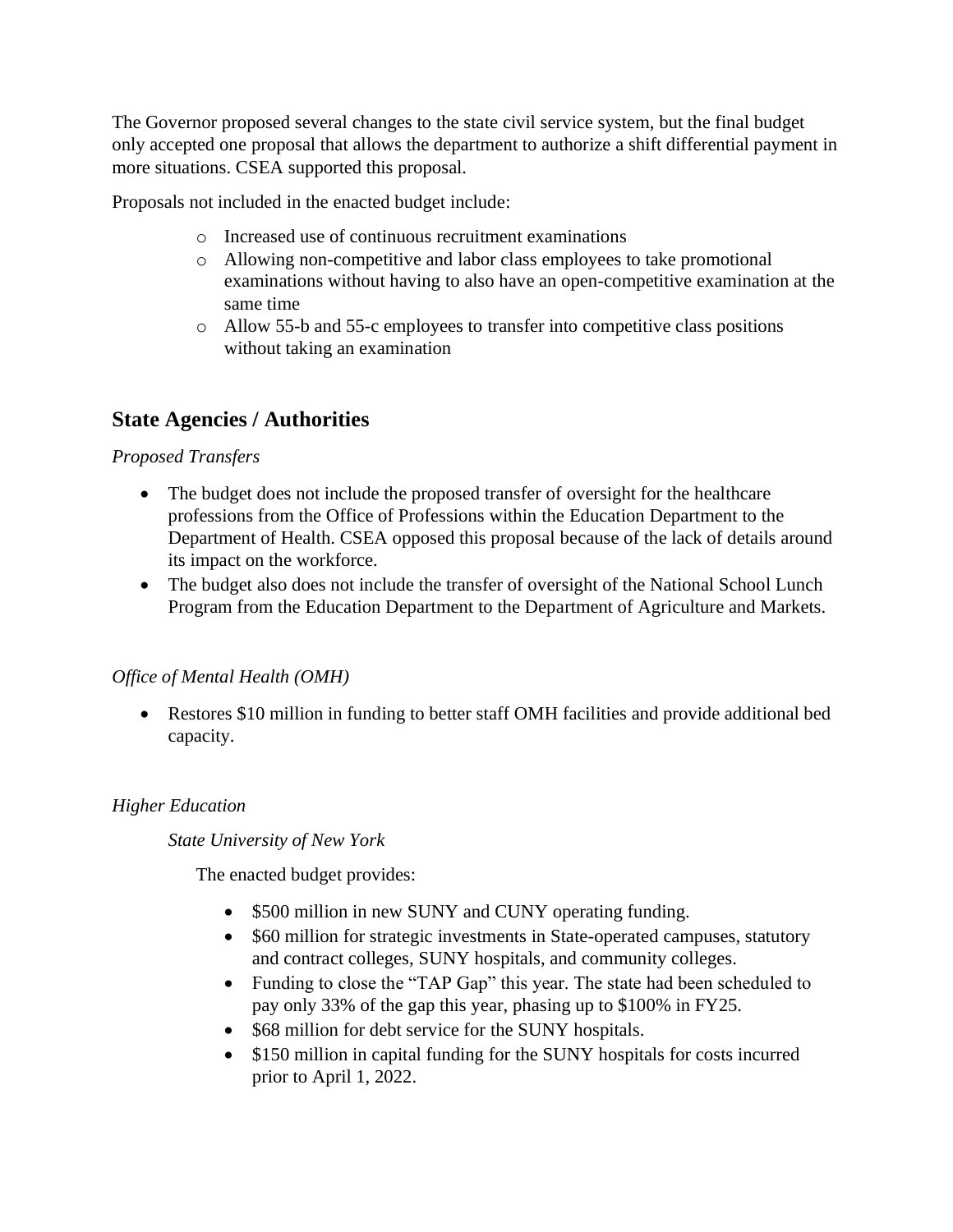- \$150 million to expand the Tuition Assistance Program (TAP) to support parttime students.
- Funding to establish childcare centers on all SUNY campuses.

### *Community Colleges*

• A funding floor for community colleges to ensure that no community college will receive less funding than it received in 2021-22. Without this funding floor, community colleges would be facing the loss of over \$80 million due to enrollment declines.

### **Office of Parks, Recreation and Historic Preservation (OPRHP)**

• The budget provides a \$140 million increase in funding to support New York's parks.

### **Unified Court System**

• The budget enacts the Judiciary's budget request, which will support the hiring of additional staff including 500 court officers.

#### **Other**

The enacted budget:

- Elevates the Division of Veterans' Services to an Executive Department. All employees of the Division shall be transferred to the Department without any further examination or qualification to the same or similar titles and shall remain in their same bargaining units and retain their classification, status, and rights.
- Includes \$750 million for a new Wadsworth Laboratory.
- Does not include the "SLOW Act," which would have increased penalties for assaulting a highway worker or DMV worker and other efforts to increase work zone safety.

# **Local Governments**

#### *Funding*

# *Aid and Incentives for Municipalities (AIM)*

• Restores the state's responsibility for providing AIM payments to municipalities rather than funding payments from county sales tax revenues.

# *Public Health*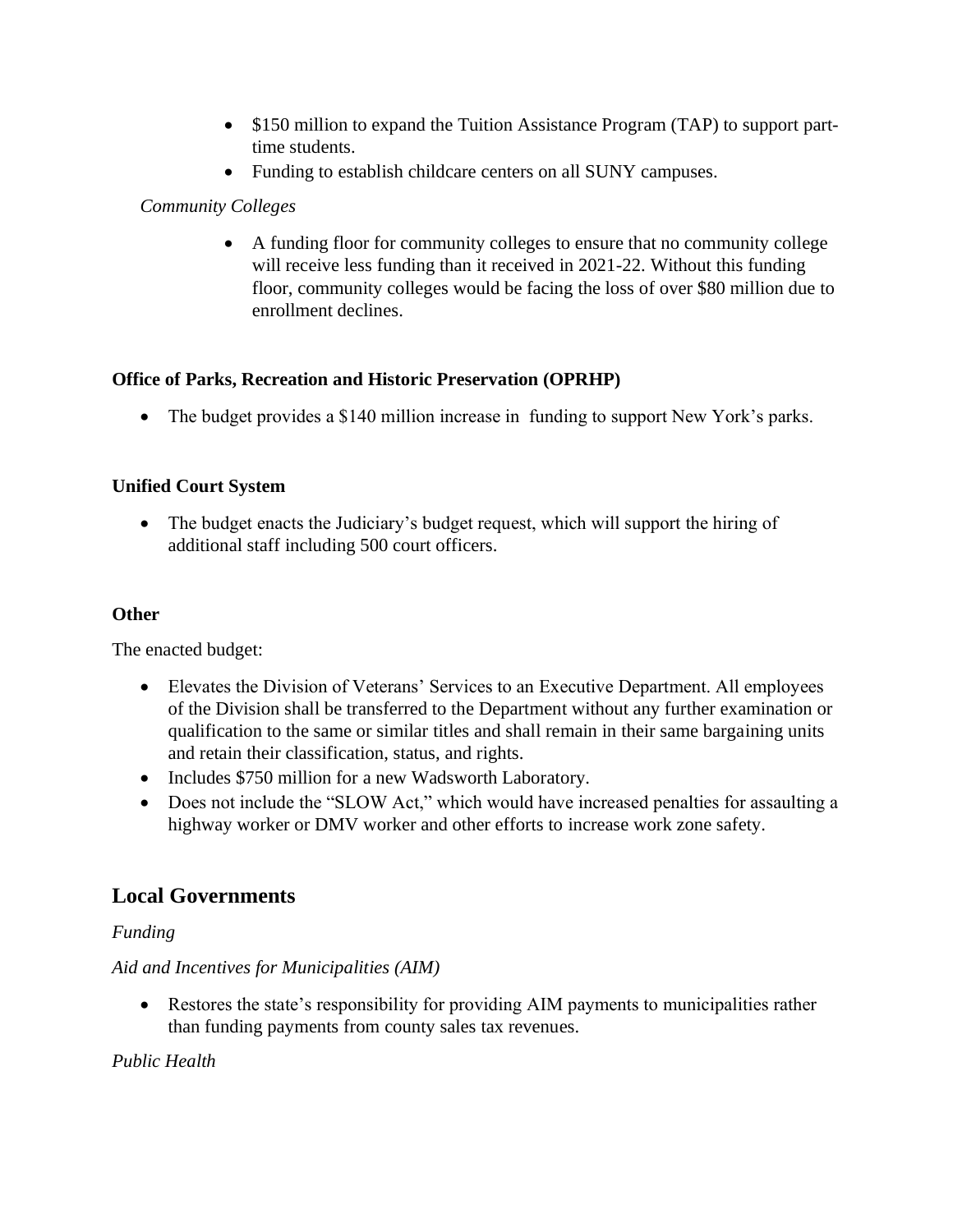• \$26 million in additional funding for County Public Health grants and \$19 million for local health departments to help pay for fringe benefit expenses to assist in the hiring and retention of staff.

# *Roads / Bridges*

- Provides significant funding for local roads and bridges, including:
	- o standard funding of the CHIPS and Marchiselli programs
	- o \$100 million for "extreme winter recovery"
	- o An additional \$100 million for local roads.
- The budget does not include the Executive's proposal to increase the CHIPS bidding threshold that would have allowed municipalities to complete more work in-house.

# *Distressed Hospital Fund*

• Eliminates the redirection of \$50 million in sales tax collections from counties outside of New York City for the local distressed hospital funding pool

# *Raise the Age*

• Provides \$250 million in funding for counties and New York City for costs associated with "Raise the Age."

# **Education**

# **P-12**

- The budget includes record funding for schools. The budget provides:
	- o A \$2.1 billion (7.2%) increase in school aid over last year, including:
		- \$1.5 billion increase in Foundation Aid
		- An additional \$125 million to expand pre-kindergarten programs.
- The budget temporarily waives the income cap for public sector retirees that rejoin the public school workforce until June 30, 2023
- Schools will also be provided with funding through the proposed "Clean Water, Clean Air, and Green Jobs Environmental Bond Act of 2022" for green energy capital costs.

# **Electric School Buses**

- The enacted budget requires that school districts begin transition to zero-emission vehicle (ZEV) school buses beginning on July 1, 2027, with all buses being ZEV by 2035. School districts can apply for a one-time 24-month extender.
- To help pay for the significant costs of this program, at least \$500 million would be provided for the purchase or conversion of ZEV buses and supporting infrastructure through the proposed "Clean Water, Clean Air, and Green Jobs Environmental Bond Act of 2022" that voters will decide on the November 2022 ballot. Additionally, school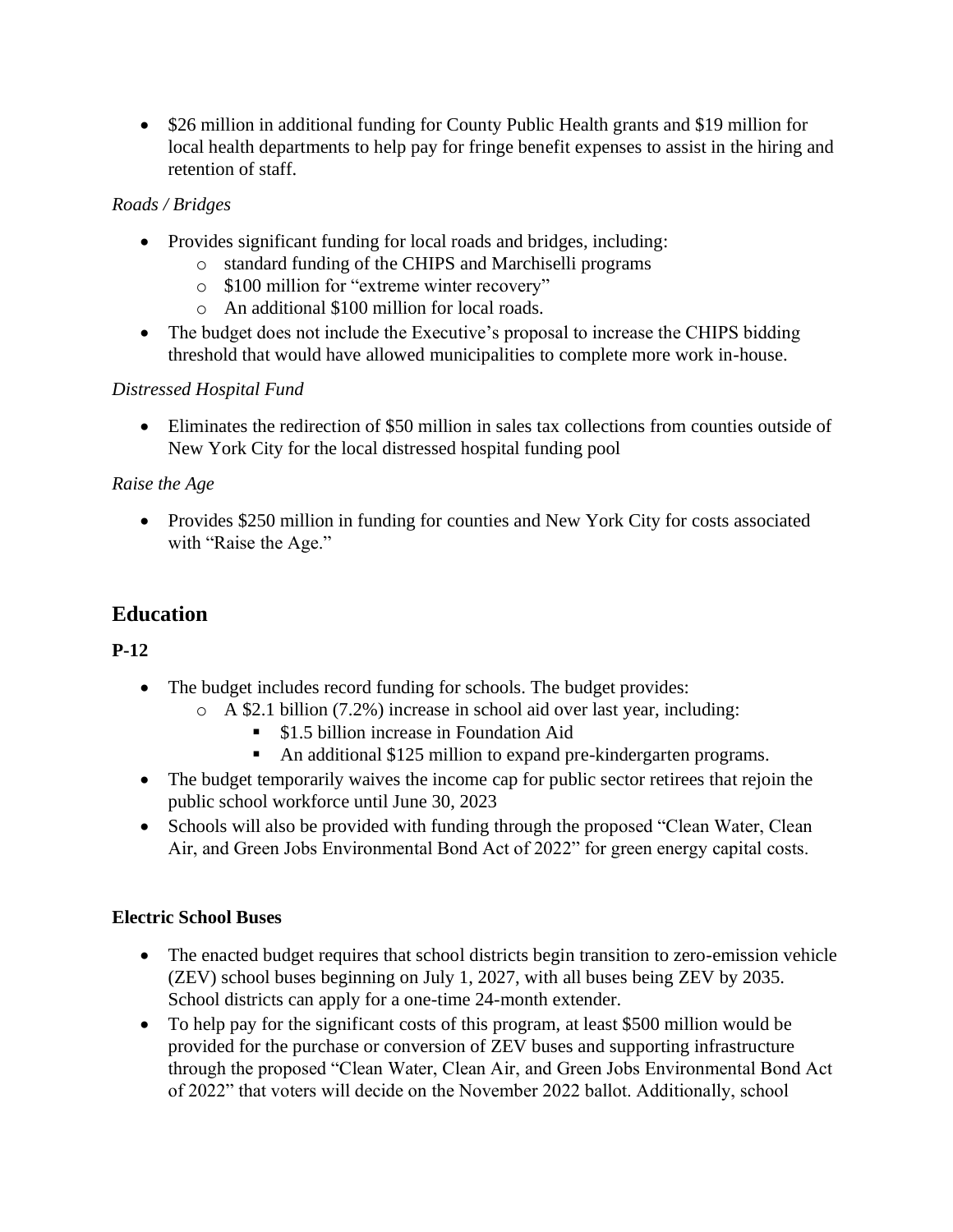districts will be able to finance the costs of the buses and related infrastructure over 12 years rather than the five years for current vehicles.

• Importantly, the budget includes CSEA-supported language ensuring that current workers will not be displaced or negatively impacted by these requirements. Additionally, employers will be required to issue a report on the impact procuring zero-emission vehicles would have on the workforce. Finally, the budget provides \$50 million in training funds for workers for renewable energy technologies. CSEA will work to ensure that members who maintain and operate buses have training opportunities available to them.

# **Libraries**

The enacted budget provides:

- A \$5,500,000 increase over FY22.
- \$34 million in library construction aid, consistent with FY22 and \$20 million more than the Executive proposal.

# **Revenue**

### *Personal Income Taxes*

• The enacted budget accelerates the implementation of planned personal income tax reductions beginning in tax year 2023.

# *Property Tax Rebate*

• The enacted budget includes a property tax rebate credit for homeowners earning up to \$250,000.

# *Gas Tax*

- The budget suspends the state sales tax on motor fuels, the motor fuel tax, and the metropolitan commuter transportation district sales tax on motor fuels from June 1 through December 31, 2022. This will cut gas taxes by 16 cents per gallon.
- The State's General Fund will be required to make up for the loss of revenue to the accounts normally funded by these taxes. The estimated cost is \$585 million.
- In addition, counties will have the option to stop collecting sales taxes on gas that is priced above \$4 per gallon. Counties previously had the option to stop collecting taxes on gas priced above \$2 or \$3 per gallon.

# **Healthcare**

*Hospital Funding*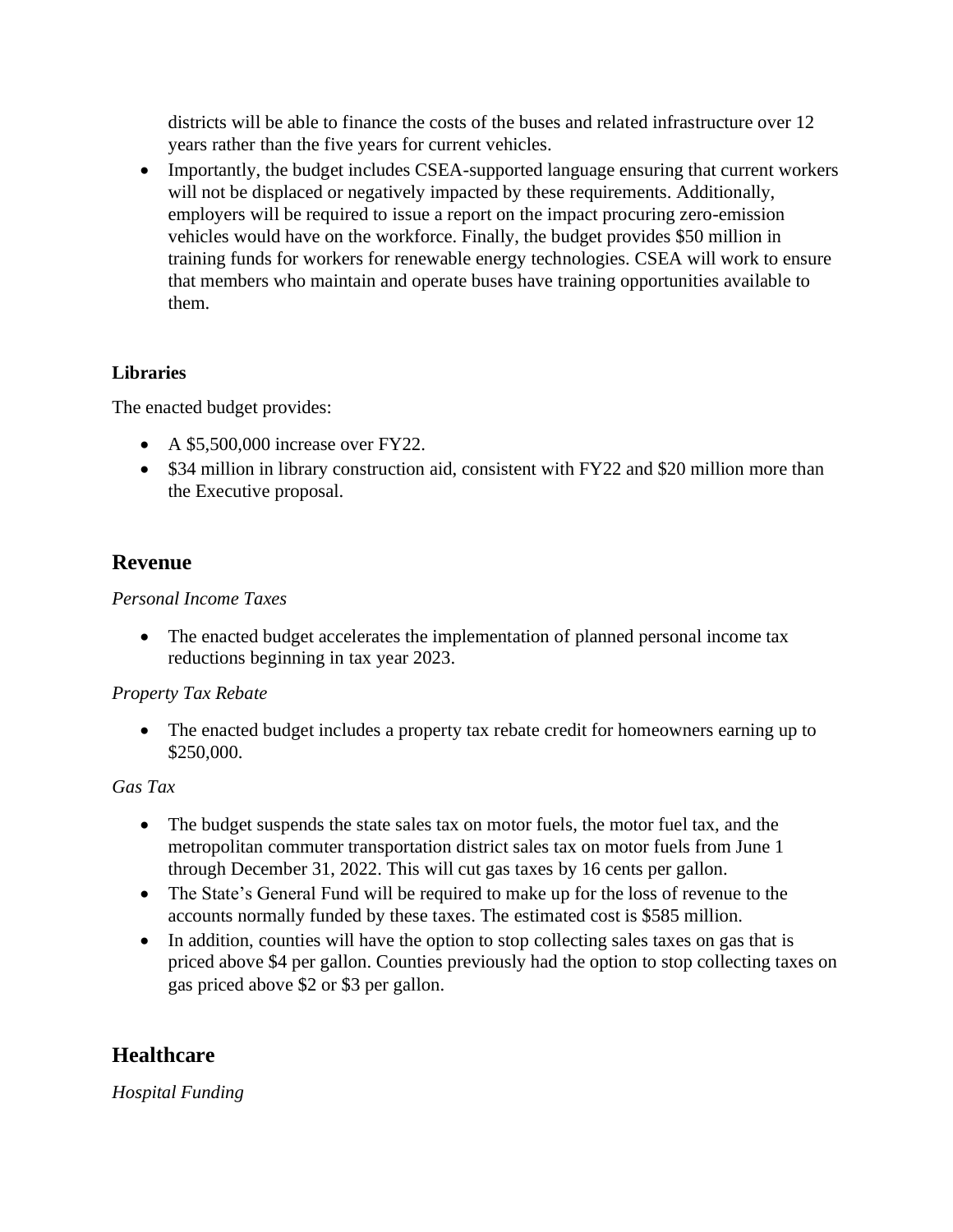- \$3.9 billion to aid hospitals still struggling from the Covid-19 pandemic
- \$2.4 billion for healthcare infrastructure

#### *COLA*

• Provides a 5.4% cost-of-living-adjustment (COLA) to employees of not-for-profit providers who provide services licensed or regulated by OMH, OPWDD, OASAS, and OCFS.

#### *Nurses Across New York*

• Creates a loan repayment program for registered and licensed practical nurses who agree to work in underserved areas or with underserved populations for three years.

#### *Homecare Wages*

- Increase the minimum wage for homecare workers by \$3 per hour as follows:
	- o October 1, 2022 \$2/hour increase
	- o October 1, 2023 \$1/hour increase

#### **Childcare**

- Increase subsidy rates paid to providers to the  $80<sup>th</sup>$  percentile
- Requiring 12-month eligibility determinations for parents
- Limiting family copayments to 10%
- Pay for 24 absences per year
- \$343 million for a second round of stabilization grants, of which at least 75% of which must be used for workforce initiatives
- Expands childcare subsidy eligibility for children in families with incomes up to 300% of the state income standard, provided they are at or below 85% of the federal poverty level (\$83,250 for a family of four).
- Expands childcare facilitated enrollment to Nassau and Suffolk Counties, in addition to existing programs.

# **Other**

#### *Environmental Bond Act*

• The enacted budget proposes a \$4.2 billion "Clean Water, Clean Air, and Green Jobs Environmental Bond Act of 2022." Voters will have to approve this funding on the ballot in November 2022. Details of this proposal are discussed in other relevant sections of this summary.

#### *Tax Expenditures*

The enacted budget: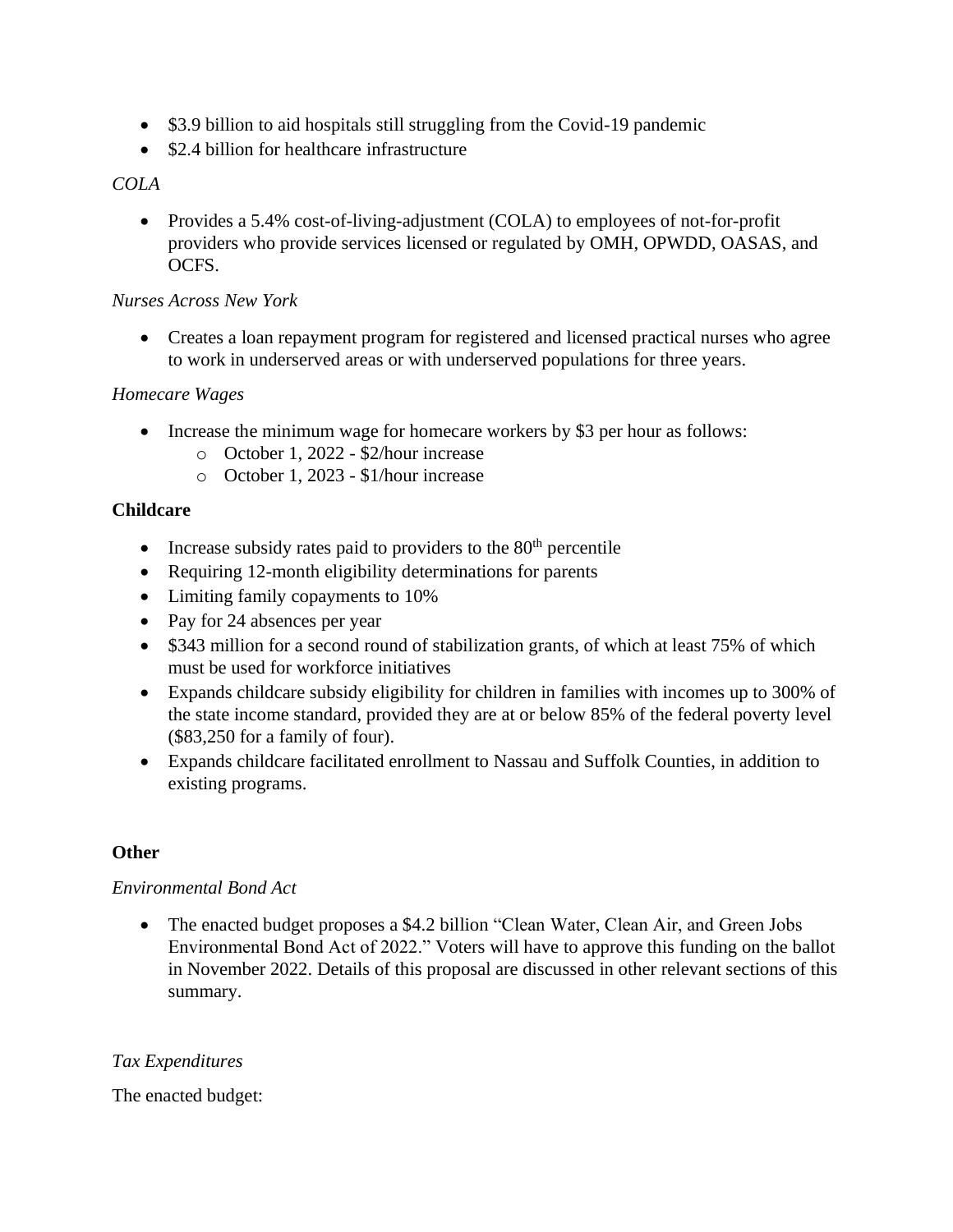- Includes a requirement for the Department of Taxation and Finance to contract with an economic impact firm to analyze each tax credit, tax deduction, and tax incentive aimed at increasing economic development.
- Establishes a "database of deals" that requires the Empire State Development Corporation to maintain a searchable database of economic development awards.

### *Criminal Justice Reforms*

The enacted budget:

- Expands the factors that judges must consider when setting bail to include history of gun use or possession, previous violations of orders of protection, and whether the charge caused serious harm.
- Expands offenses that are arrest-eligible and bail-eligible.
- Makes it easier to prosecute gun trafficking.
- Makes changes to the discovery statute to ensure cases aren't automatically dismissed when belated discovery disclosures are made.
- Extends "Kendra's Law" through 2027 and make amendments to make assisted outpatient treatment orders more effective.
- Allows judges to require mental health evaluations as a condition of pretrial release.
- Makes various investments in mental health and pretrial services.

# *COVID Relief*

The enacted budget provides:

- \$800 million for the Emergency Rental Assistance Program.
- \$250 million for utility assistance.
- \$125 million for the Landlord Rental Assistance Program.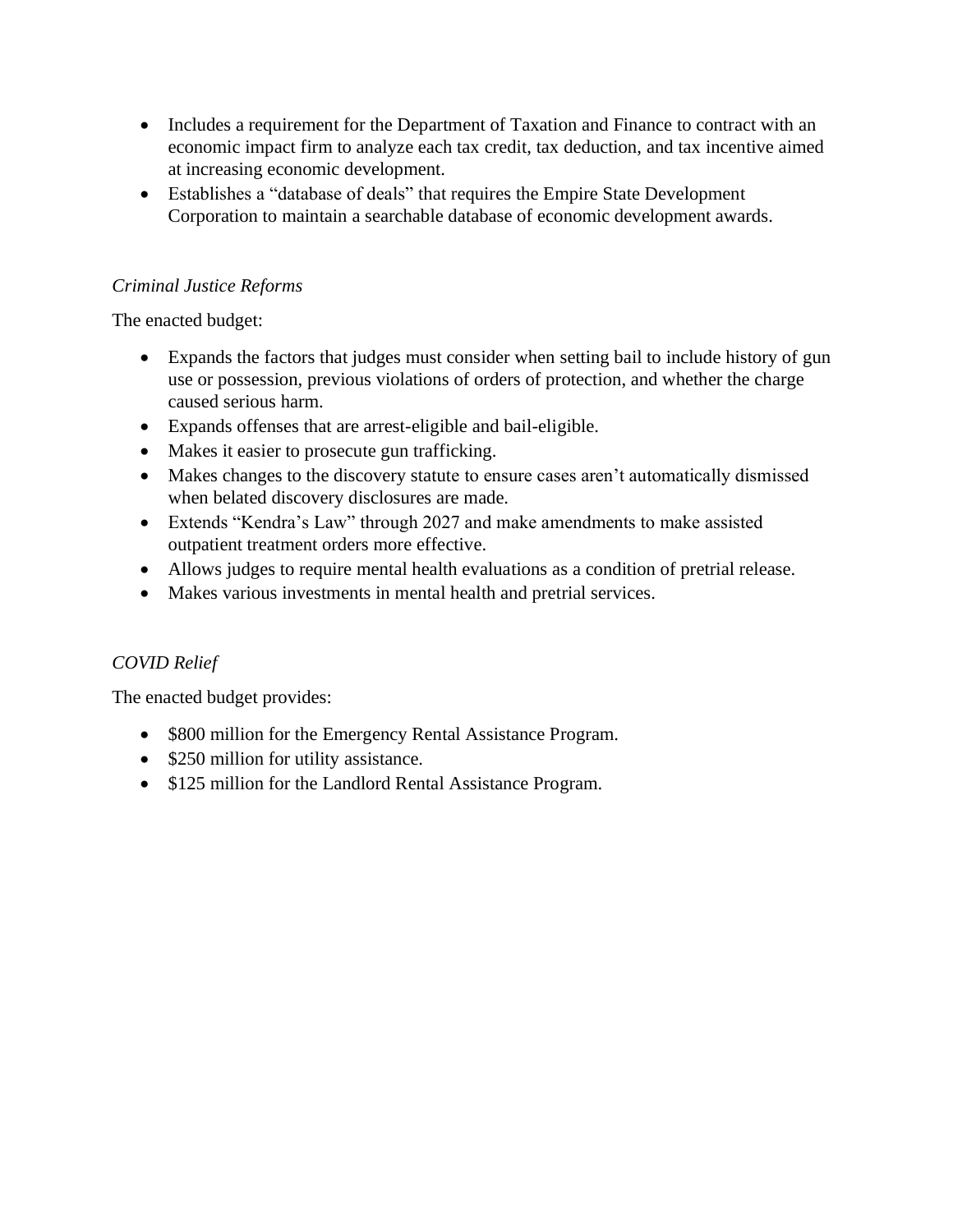### *Other*

The enacted budget:

- Legalizes to-go alcoholic drinks with food orders.
- Allows for the establishment of up to three new downstate casinos.
- Provides \$600 million to build a new football stadium for the Buffalo Bills.
- Provides \$500 million for offshore wind.
- Provides \$1.45 billion for broadband expansion.
- Allows fire departments that run ambulance services to charge fees to those that receive services.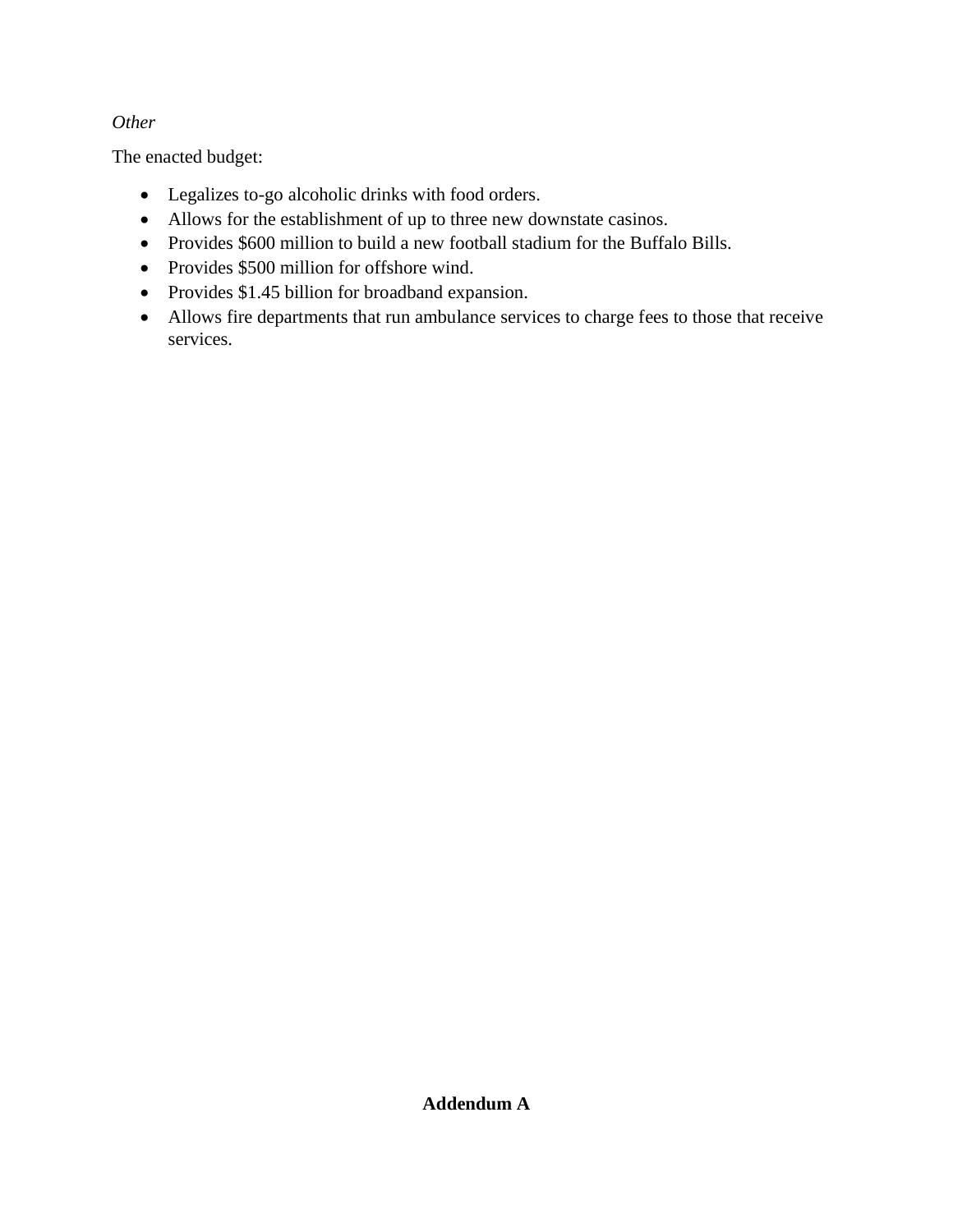#### **Health Care Bonus Titles as Listed in Part ZZ Chapter 56 of the Laws of 2022**

Physician assistants

Dental hygienists

Dental assistants

Psychiatric aides

**Pharmacists** 

Pharmacy technicians

Physical therapists

Physical therapy assistants

Physical therapy aides

Occupational therapists

Occupational therapy assistants

Occupational therapy aides

Speech-language pathologists

Respiratory therapists

Exercise physiologists

Recreational therapists

All other therapists

**Orthotists** 

**Prosthetists** 

Clinical laboratory technologists and technicians

Diagnostic medical sonographers

Nuclear medicine technologists

Radiologic technologists

Magnetic resonance imaging technologists Ophthalmic medical technicians

Radiation therapists

Dietetic technicians

Cardiovascular technologists and technicians

Certified first responders

Emergency medical technicians

Advanced emergency medical technicians

**Paramedics** 

Surgical technologists

All other health technologists and technicians

**Orderlies** 

Medical assistants

Phlebotomists

All other health care support workers

Nurse anesthetists

Nurse midwives

Nurse practitioners

Registered nurses

Nursing assistants

Licensed practical and licensed vocational nurses

Mental Hygiene Worker

Residence/Site Worker

Therapist – Recreation

Therapist - Activity/Creative Arts

Therapist – Occupational

Dietician/Nutritionist

Therapy Assistant/Activity Assistant

Nurse's Aide/Medical Aide

Counselor (OMH)

Manager (OMH)

Senior Counselor (OMH)

Supervisor (OMH)

Developmental Disabilities Specialist QIDP - Direct Care (OPWDD)

Recovery Peer Advocate

Peer Professional - Non-CRPA (OASAS Only)

Developmental Disabilities Specialist/Habilitation Specialist QIDP-Clinical (OPWDD)

Emergency Medical Technician

Case Manager (OMH)

Intensive Case Manager/Coordinator (OMH)

Nurse - Licensed Practical

Nurse – Registered

Psychologist (Licensed)

Psychologist (Master's Level)/Behavioral Specialist